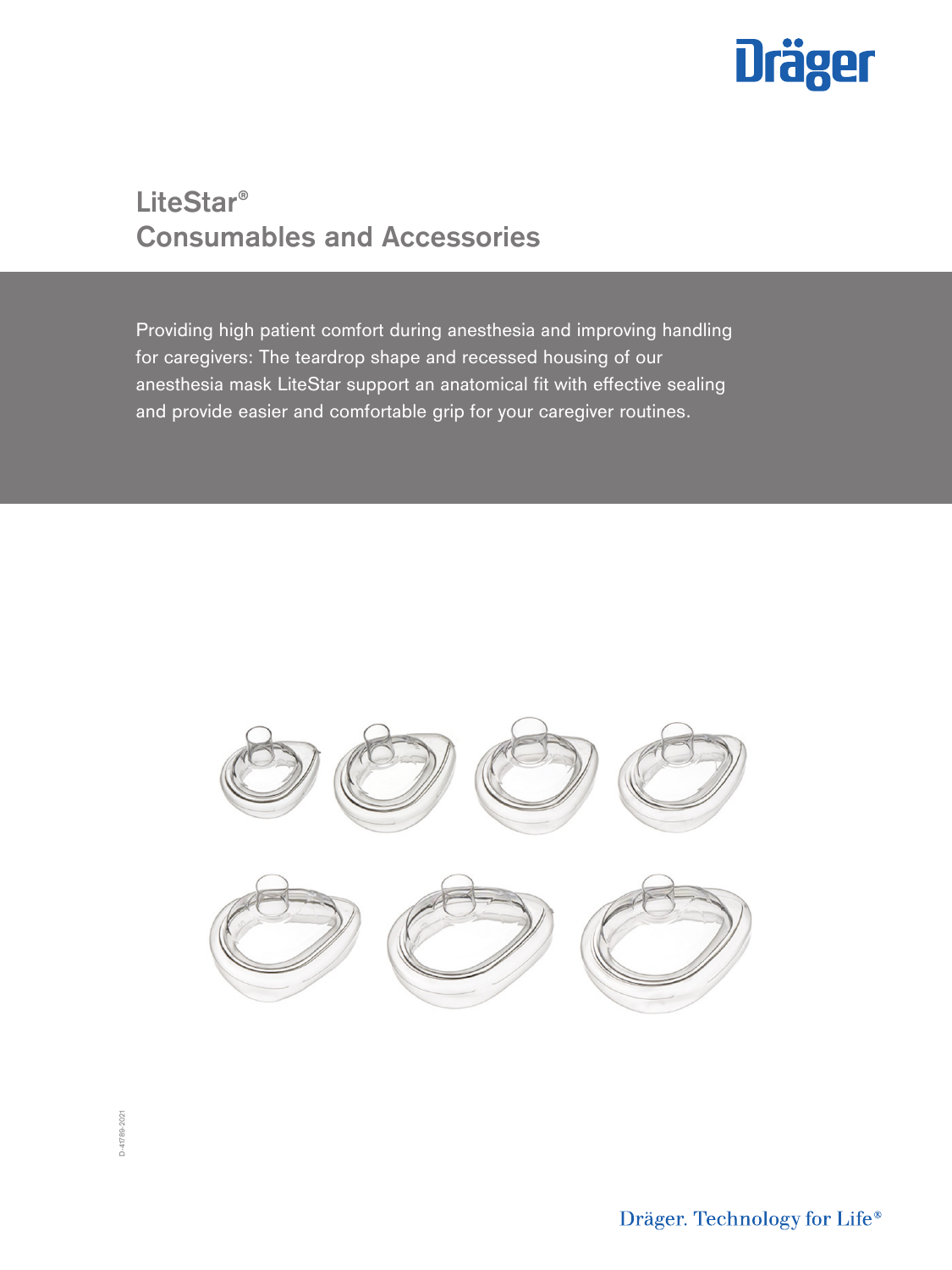# **Benefits**

## **LiteStar**

The Dräger mask LiteStar is intended for single patient use in anesthesia. The new design with the recessed grip supports a perfect control for the physician. In addition, the transparent mask body allows for continuous observation of the patient's condition.

## **Color-Coding**

Every masks size is visualized by a different label color. This labeling supports a quick and easy identification during picking which saves time during the daily routine.

### **Additional mask accessoiries**

Easy application is supported through additional mask accessories such as a hook ring and headgears for fixation.

Two different headgears in small and large designs offer patients and physicians a soft and elastic support and holding position.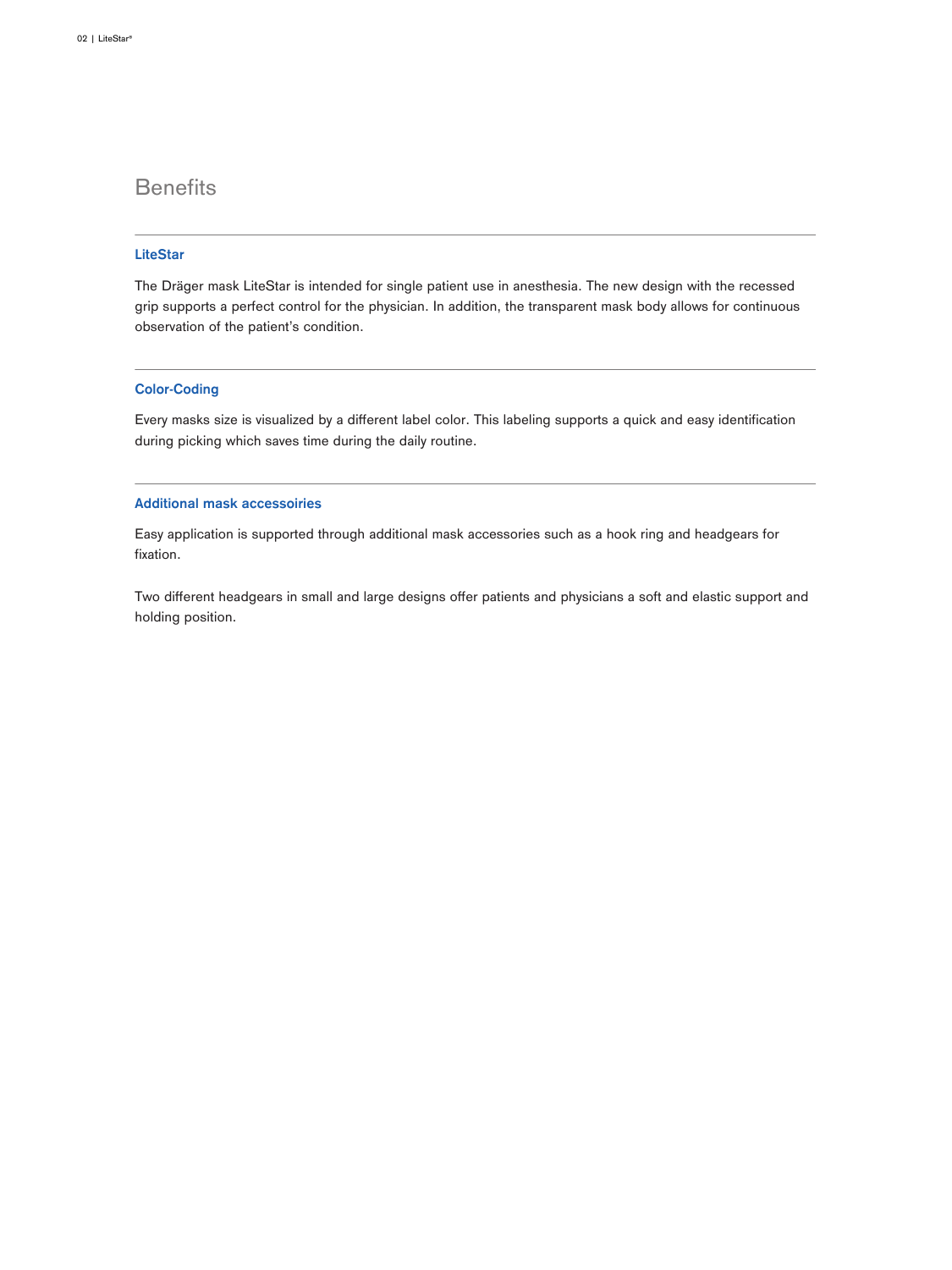# Details





D-37702-2021

D-37702-2021

MT-9658-2006



Recessed housing side-face **Recessed housing front-face** Hook ring for LiteStar mask

D-44293-2021